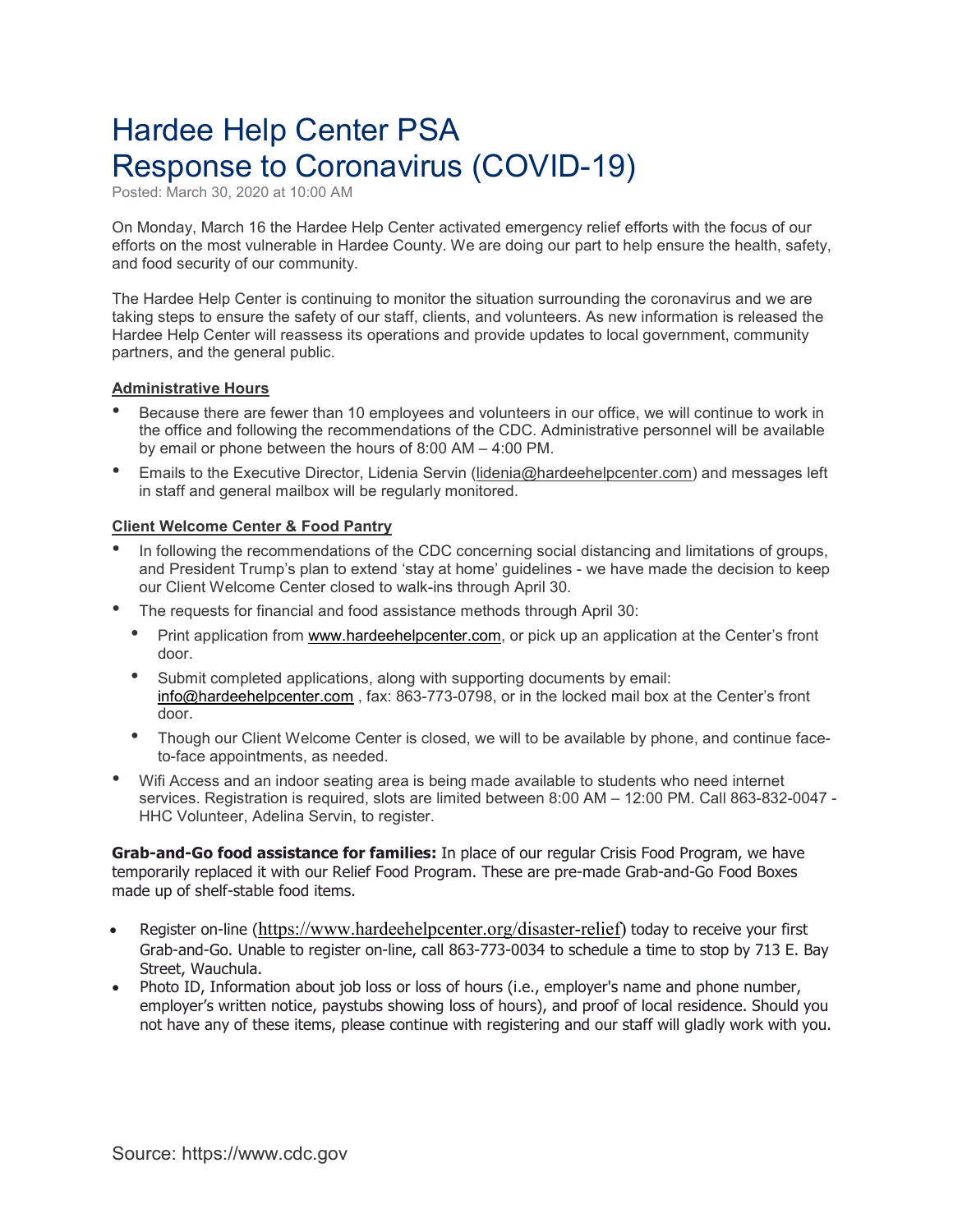**Food assistance for older adult clients:** The Hardee Help Center's older adult clients at Forest Glade Apartment complex have received shelf stable food, in addition to fresh produce, this week. We will continue to contact them weekly to complete a wellness check call, and continue to provide grocery supplements once a month, and as needed.

**Assistance for older adult non-clients:** With the help of volunteers, we have visited and assessed the older adults in the Chatham Pointe Apartment complex. Wellness check calls will continue for those who do not have a neighbor, friend, or family member to help.

**How to report an older adult with a potential need:** With the help of concerned citizens we can identify people who might benefit from wellness check calls. Staff and/or volunteers will place calls weekly to identify any immediate needs. If you know of a person, please complete the Wellness Check Request Form on-line ([https://www.hardeehelpcenter.org/disaster-relief\)](https://www.hardeehelpcenter.org/disaster-relief) or submit viaemail: [info@hardeehelpcenter.com](mailto:info@hardeehelpcenter.com?subject=Wellness%20Check%20Request%20Form%20-%20COVID-19) (Provide the person's name and phone number, and your relationship to the person.).

## **Donations**

- Funds, food, and non-food donations are critical for our programs to provide the best help to families, especially in state of emergencies.
- Most needed food items:
	- Canned Foods
	- Snacks, Crackers, Chips, etc.
	- Distilled Water
	- Paper Goods
	- To drop off donations through April 30:
	- Call (863-773-0034) to schedule <sup>a</sup> convenient drop off time.
	- Do not drop off donations if you are feeling sick, or displaying any symptoms of illness, please send another person.

#### **Volunteers**

- To ensure the safety of our volunteers, the Hardee Help Center is asking weekly volunteers who are considered part of the vulnerable population to please remain home, and not place themselves in a high risk situation.
- Request for volunteers to help with packaging and distribution as the need arises will be posted on Hardee Help Center's Facebook page. On top of our standard, daily, safety and hygiene process because of the work we do with food and distribution we are undertaking precautions specific to COVID-19. We ask volunteers consider the following things:
	- If you are <sup>a</sup> healthy adult and want to volunteer, you can:
		- *•* Email: [info@hardeehelpcenter.com](mailto:info@hardeehelpcenter.com)
		- *•* Telephone: 863-773-0034
		- *•* Hardee Help Center Facebook Group: Volunteer Opportunities
	- *•* We are also limiting volunteering to ages 16-60 at this time, to best protect vulnerable populations.
	- *•* If you are feeling sick, or displaying any symptoms of illness, please stay home. It is true that we rely on volunteer power to get the job done, but we need you to be healthy and operating at 100% to make that happen! Please do not put yourself or anyone else at risk by coming to volunteer when sick.